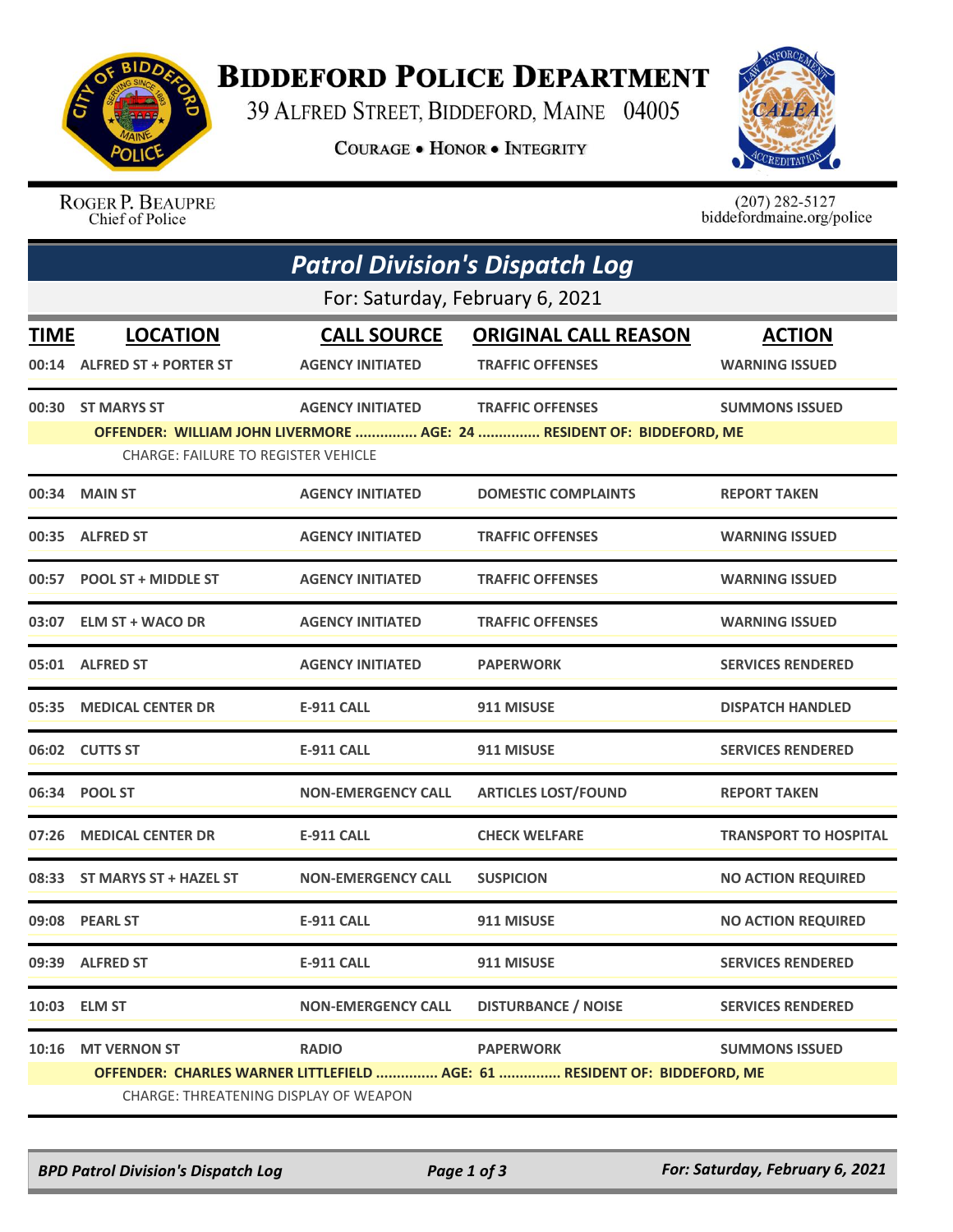| <b>TIME</b> | <b>LOCATION</b><br>10:39 ALFRED ST | <b>CALL SOURCE</b><br><b>WALK-IN AT STATION</b> | <b>ORIGINAL CALL REASON</b><br><b>ARTICLES LOST/FOUND</b> | <b>ACTION</b><br><b>SERVICES RENDERED</b> |
|-------------|------------------------------------|-------------------------------------------------|-----------------------------------------------------------|-------------------------------------------|
|             | 10:47 ALFRED ST                    | <b>NON-EMERGENCY CALL</b>                       | <b>FRAUD / COUNTERFEIT BILLS</b>                          | <b>REPORT TAKEN</b>                       |
|             | 11:35 ELM ST                       | <b>E-911 CALL</b>                               | <b>ASSIST OTHER AGENCY</b>                                | <b>SERVICES RENDERED</b>                  |
|             | <b>11:39 MAIN ST</b>               | <b>NON-EMERGENCY CALL</b>                       | <b>CRIMINAL MISCHIEF</b>                                  | <b>REPORT TAKEN</b>                       |
|             | 12:01 GRANITE POINT RD             | <b>AGENCY INITIATED</b>                         | <b>UNLOCKED DOORS - WINDOWS</b>                           | <b>BUILDING CHECK/SECURE</b>              |
|             | 12:50 BERNARD AVE                  | <b>NON-EMERGENCY CALL</b>                       | <b>CRIMINAL MISCHIEF</b>                                  | <b>REPORT TAKEN</b>                       |
|             | 12:59 HILL ST                      | <b>E-911 CALL</b>                               | 911 MISUSE                                                | <b>SERVICES RENDERED</b>                  |
|             | 13:48 GUINEA RD                    | <b>E-911 CALL</b>                               | 911 MISUSE                                                | <b>DISPATCH HANDLED</b>                   |
|             | 13:54 SOUTH ST                     | <b>NON-EMERGENCY CALL</b>                       | <b>WEAPONS</b>                                            | <b>REPORT TAKEN</b>                       |
|             | 14:13 SHELTRA AVE                  | <b>WALK-IN AT STATION</b>                       | <b>SUSPICION</b>                                          | <b>DISPATCH HANDLED</b>                   |
|             | 14:16 SHOPS WAY                    | <b>NON-EMERGENCY CALL</b>                       | <b>DISTURBANCE / NOISE</b>                                | <b>SERVICES RENDERED</b>                  |
|             | 14:34 ALFRED ST                    | <b>AGENCY INITIATED</b>                         | <b>SUSPICION</b>                                          | <b>SERVICES RENDERED</b>                  |
|             | 15:06 HILLS BEACH RD               | <b>NON-EMERGENCY CALL</b>                       | <b>MENTAL ILLNESS CASES</b>                               | <b>TRANSPORT TO HOSPITAL</b>              |
|             | 15:07 ALFRED ST                    | <b>WALK-IN AT STATION</b>                       | <b>PAPERWORK</b>                                          | <b>PAPERWORK SERVED</b>                   |
|             | <b>15:08 FRANKLIN ST</b>           | <b>NON-EMERGENCY CALL</b>                       | <b>SUSPICION</b>                                          | <b>NEGATIVE CONTACT</b>                   |
|             | 15:54 ALFRED ST                    | <b>AGENCY INITIATED</b>                         | <b>TRAFFIC OFFENSES</b>                                   | <b>WARNING ISSUED</b>                     |
|             | 16:10 POOL ST                      | <b>E-911 CALL</b>                               | <b>MEDICAL W/ ASSIST</b>                                  | <b>TRANSPORT TO HOSPITAL</b>              |
|             | 16:16 CLIFFORD ST                  | <b>NON-EMERGENCY CALL</b>                       | <b>CHECK WELFARE</b>                                      | <b>SERVICES RENDERED</b>                  |
|             | 16:17 ROCKY WAY                    | <b>E-911 CALL</b>                               | 911 MISUSE                                                | <b>DISPATCH HANDLED</b>                   |
|             | 17:01 SACO FALLS WAY               | <b>E-911 CALL</b>                               | <b>SUSPICION</b>                                          | <b>NO ACTION REQUIRED</b>                 |
|             | 17:11 CHADWICK PL                  | <b>NON-EMERGENCY CALL</b>                       | <b>DOMESTIC COMPLAINTS</b>                                | <b>REPORT TAKEN</b>                       |
|             | <b>17:55 PIKE ST</b>               | <b>NON-EMERGENCY CALL</b>                       | <b>HARASSMENT</b>                                         | <b>SERVICES RENDERED</b>                  |
|             | 19:40 HERRING AVE EXT              | <b>E-911 CALL</b>                               | 911 MISUSE                                                | <b>DISPATCH HANDLED</b>                   |
|             | 19:48 SCHOOL ST                    | <b>NON-EMERGENCY CALL</b>                       | <b>PARKING COMPLAINT</b>                                  | <b>SERVICES RENDERED</b>                  |
|             | 20:04 CHADWICK PL                  | <b>NON-EMERGENCY CALL</b>                       | <b>DISTURBANCE / NOISE</b>                                | <b>SERVICES RENDERED</b>                  |

*BPD Patrol Division's Dispatch Log Page 2 of 3 For: Saturday, February 6, 2021*